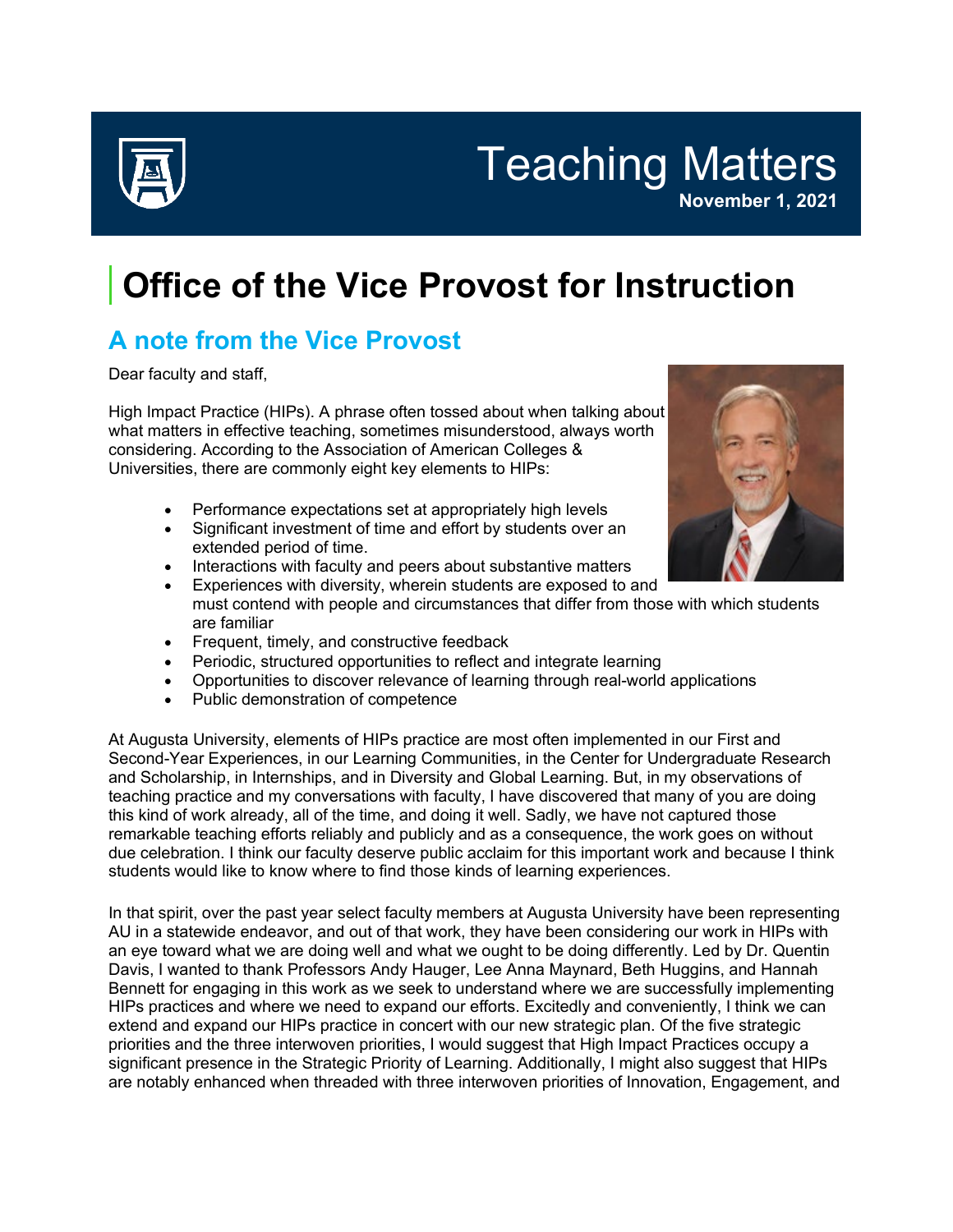Diversity/Equity/Inclusion. All of you who embrace the art of instructional practice see this alignment as obvious, I suspect. However, I want to claim High Impact Practice, as we currently do and as we expand in our doing, as central to our work where teaching matters.

I want to invite your feedback as you help me answer: When examining what we are doing well and planning for what we want to do in the next five years, what is the role of High Impact Practice in making the learning experience at Augusta University like no other? Hope to hear from you and thank you for what you do every day, every time.

Sincerely,

Zach Kelehear

# **Call for Proposals Education Innovation Fund** (EIF) Grant

### **[Call for Proposals: Education Innovation Fund \(EIF\) Grant](https://auginstruction.us.newsweaver.com/1thdod2jd7/xkd2hfv4tuas0clokiabax?lang=en&a=1&p=8494912&t=2259631)**

As we seek to be a university where high-impact innovative learning is at the core of the undergraduate experience, Augusta University directly supports faculty whose efforts reflect this commitment. As part of the university's Quality Enhancement Plan (QEP), *Learning by Doing*, an Education Innovation Fund (EIF) has been established to support teaching faculty who wish to pursue experiential learning opportunities with their students in an undergraduate course. Experiential learning is broadly defined and includes various methods of active learning pedagogy such as (but not limited to) team based projects, field work, teaching content, research, product development, and service learning. To this end, the Division of Instruction and Innovation invites faculty to submit an EIF Grant proposal that will encourage the development of experiential learning opportunities for AU students.

# **Innovation Updates**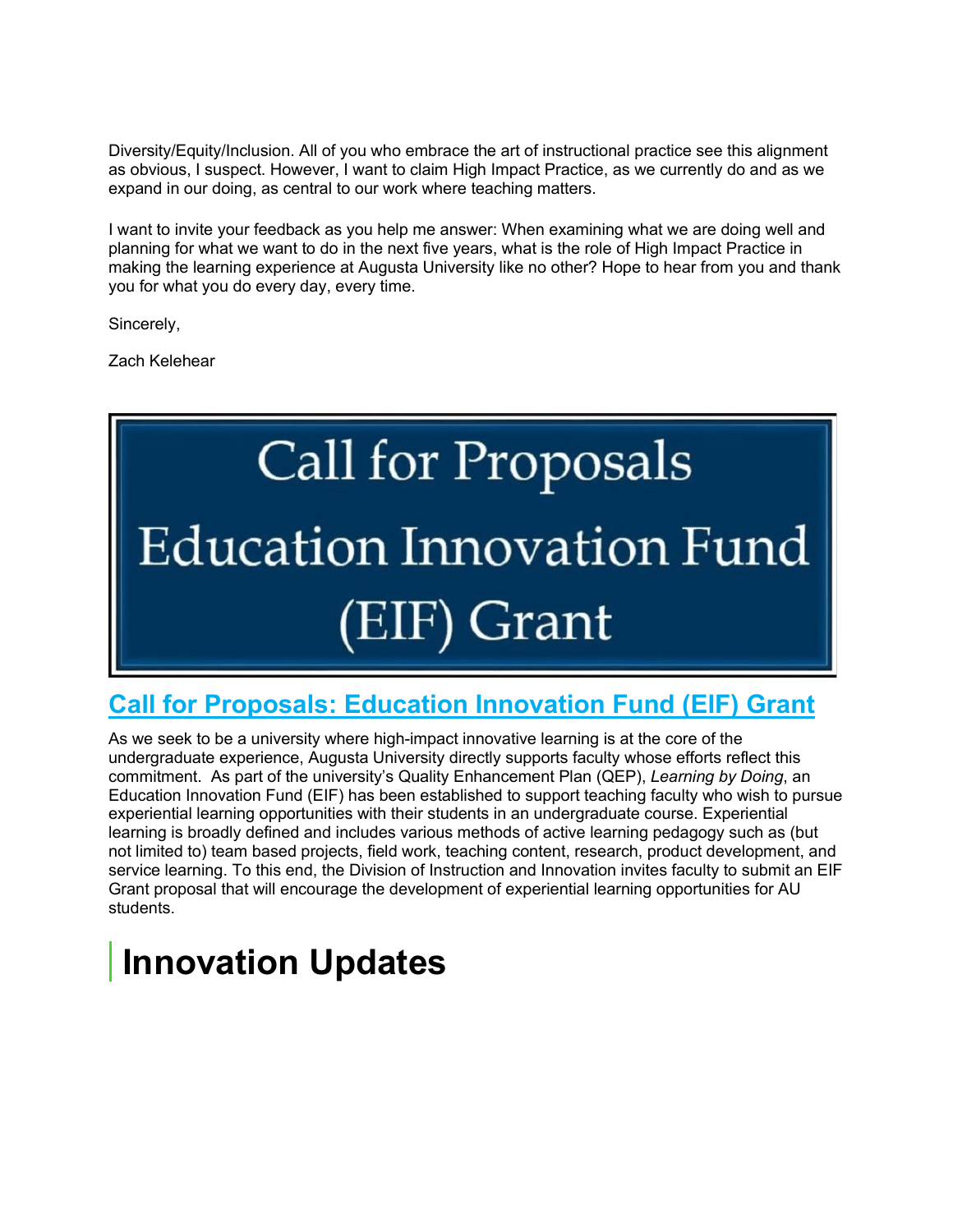

#### **[IPSO Features Vlad Cobzaru](https://auginstruction.us.newsweaver.com/1thdod2jd7/vmtbcblgbh9s0clokiabax?lang=en&a=1&p=8494912&t=2188137)**

This month, IPSO is featuring Vlad Cobzaru, a student in the Doctor of Dental Medicine program in the Dental College of Georgia. Cobzaru, who is from Iasi, Romania, came to the U.S. to complete his undergraduate degree and play basketball at Augusta University. After graduating with a bachelor's degree in chemistry in 2018, he applied to DCG's DMD program and was accepted. This profile is part of a series aimed at introducing you to some Augusta University's international community members who contribute so much to our institution.

#### **[Undergraduate Research Fair](https://auginstruction.us.newsweaver.com/1thdod2jd7/1i0td66nm69s0clokiabax?lang=en&a=1&p=8494912&t=1546057)**

Mark your calendars! CURS hosts the annual Undergraduate Research Fair November 10 from 11am to 3pm in the JSAC on the Summerville campus. Faculty are encouraged to attend the Meet and Greet sessions to find new research students and join the Mentor Roundtable to discuss topics around mentoring undergraduates. Visit [the CURS Website](https://auginstruction.us.newsweaver.com/1thdod2jd7/1m9af3ygasvs0clokiabax/external?a=5&p=8494912&t=1546057) for a full schedule.





#### **[IGIVE for Innovation](https://auginstruction.us.newsweaver.com/1thdod2jd7/x0jums01d28s0clokiabax?lang=en&a=1&p=8494912&t=2265944)**

When you make a gift to Augusta University through IGIVE, you're ensuring an even brighter future for our students, faculty and patients. All of AU's 15,000 employees have a unique role, but the impact that we can collectively have on the lives of others is immeasurable. IGIVE is the chance for us to support the place that enriches our lives—and changes the lives of others.



#### **[Faculty Engagement with Student](https://auginstruction.us.newsweaver.com/1thdod2jd7/ti805l5s97us0clokiabax?lang=en&a=1&p=8494912&t=2265944)  [Success](https://auginstruction.us.newsweaver.com/1thdod2jd7/ti805l5s97us0clokiabax?lang=en&a=1&p=8494912&t=2265944)**

This fall we redesigned our Progress Report program in coordination with the Academic Advisement Center, Academic Success Center, Department of Athletics, and the Writing Center. Two campaigns were sent to faculty teaching select courses (primarily Gateway to Completion courses). This was done in response to faculty feedback to make the reporting functionality easier and to be strategic in our efforts to support students.